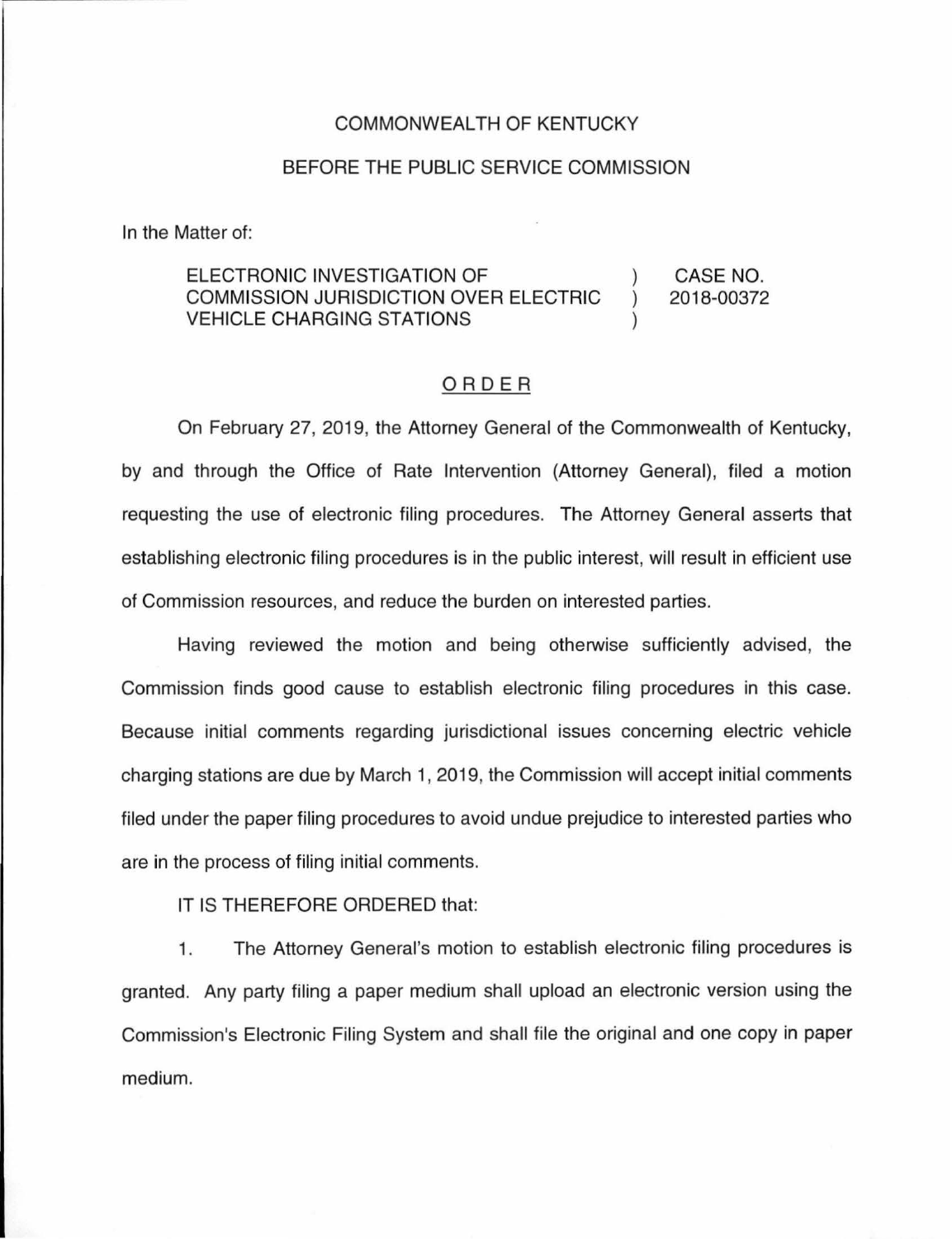2. The style of this case is revised to read, "Electronic Investigation of Commission Jurisdiction Over Electric Vehicle Charging Stations".

# [REMAINDER OF PAGE INTENTIONALLY LEFT BLANK]

×.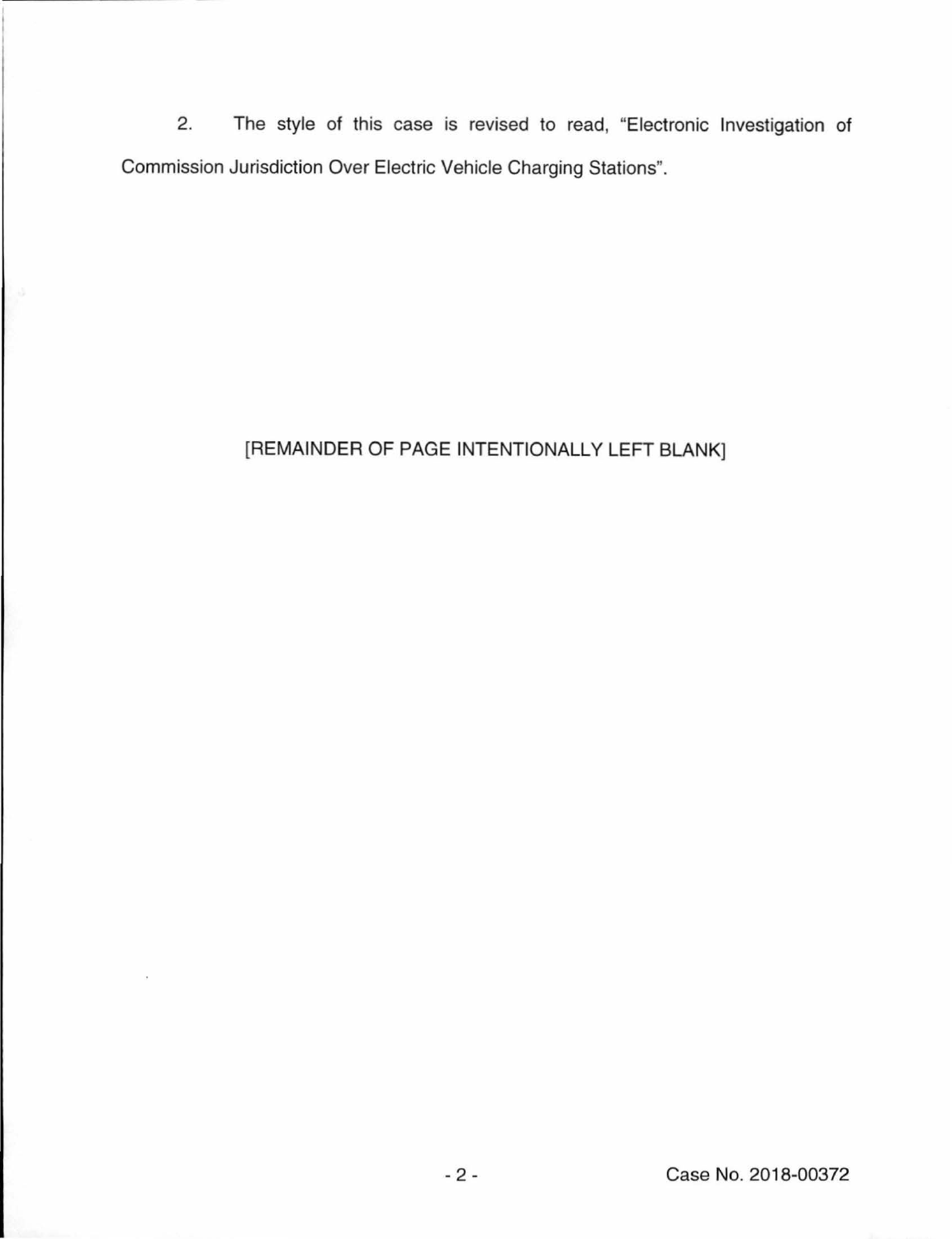By the Commission

| <b>ENTERED</b> |                                                     |
|----------------|-----------------------------------------------------|
|                | FEB 27 2019                                         |
|                | <b>KENTUCKY PUBLIC</b><br><b>SERVICE COMMISSION</b> |

ATTEST:

Shoe R. Penson

**Executive Director** 

Case No. 2018-00372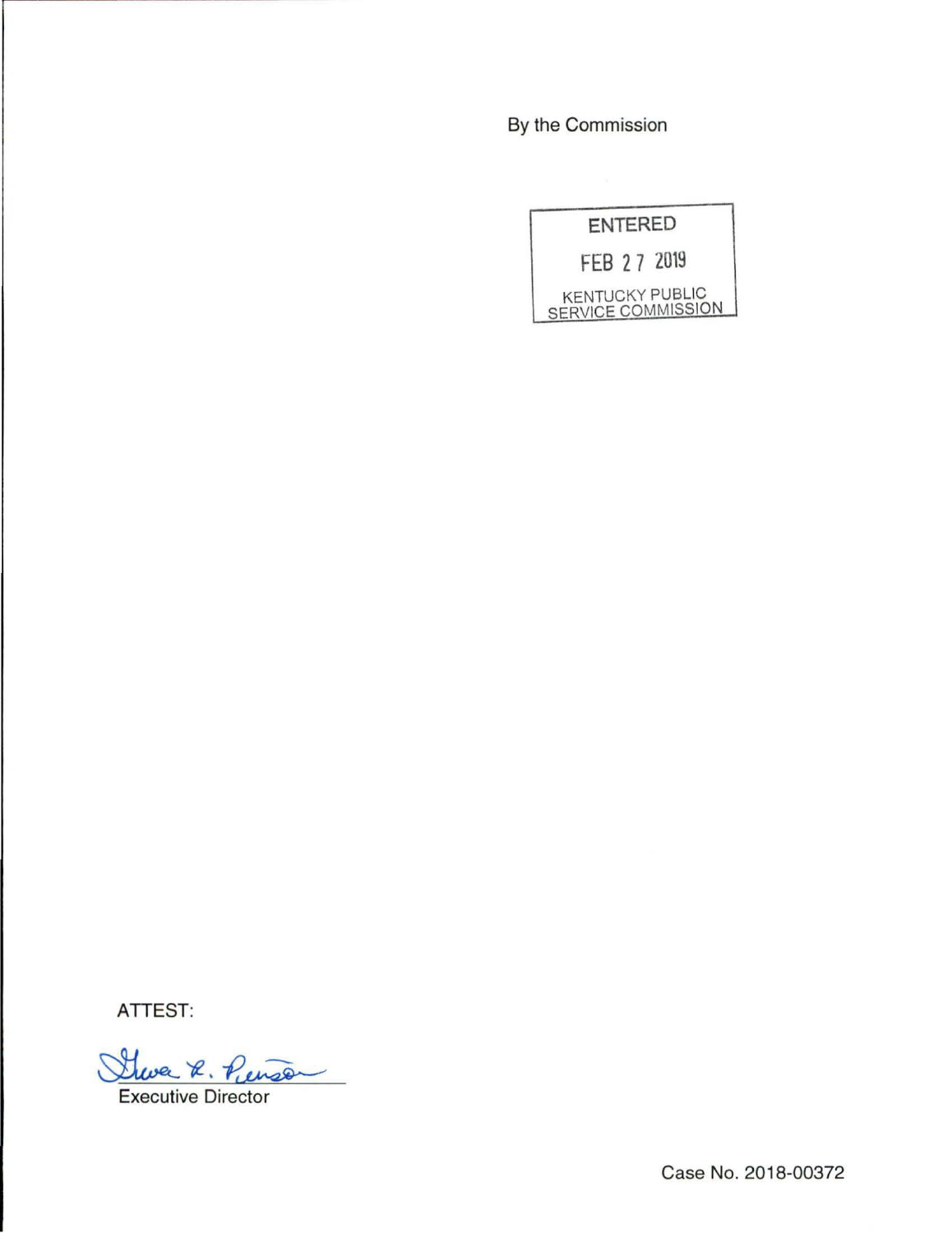\*Big Sandy R.E.C.C. Big Sandy R.E.C.C. 504 11th Street Paintsville, KY 41240

\*Taylor County R.E.C.C. Taylor County R.E.C.C. 625 West Main Street P. O. Box 100 Campbellsville, KY 42719

\*Farmers R.E.C.C. Farmers R.E.C.C. 504 South Broadway P. O. Box 1298 Glasgow, KY 42141-1298

\*Jackson Purchase Energy Corporation Jackson Purchase Energy Corporation 2900 Irvin Cobb Drive P. O. Box 4030 Paducah, KY 42002-4030

\*Fleming-Mason Energy Cooperative, In Fleming-Mason Energy Cooperative, Inc. 1449 Elizaville Road P. O. Box 328 Flemingsburg, KY 41041

\*Justin M. McNeil Office of the Attorney General Office of Rate 700 Capitol Avenue Suite 20 Frankfort, KENTUCKY 40601-8204

\*Kent Chandler Assistant Attorney General Office of the Attorney General Office of Rate 700 Capitol Avenue Suite 20 Frankfort, KENTUCKY 40601-8204

\*Kentucky Power Company Kentucky Power Company 855 Central Avenue, Suite 200 Ashland, KY 41101

\*Kenergy Corp. Kenergy Corp. 6402 Old Corydon Road P. O. Box 18 Henderson, KY 42419

\*Duke Energy Kentucky, Inc. Duke Energy Kentucky, Inc. 139 East Fourth Street Cincinnati, OH 45202

\*Nolin R.E.C.C. Nolin R.E.C.C. 411 Ring Road Elizabethtown, KY 42701-6767

\*South Kentucky R.E.C.C. South Kentucky R.E.C.C. 925-929 N Main Street P. O. Box 910 Somerset, KY 42502-0910

\*Larry Cook Assistant Attorney General Office of the Attorney General Office of Rate 700 Capitol Avenue Suite 20 Frankfort, KENTUCKY 40601-8204

\*Meade County R.E.C.C. Meade County R.E.C.C. P. O. Box 489 Brandenburg, KY 40108-0489

\*Blue Grass Energy Cooperative Corp. Blue Grass Energy Cooperative Corp. 1201 Lexington Road P. O. Box 990 Nicholasville, KY 40340-0990

\*Clark Energy Cooperative, Inc. Clark Energy Cooperative, Inc. 2640 Ironworks Road P. O. Box 748 Winchester, KY 40392-0748

\*Cumberland Valley Electric, Inc. Cumberland Valley Electric, Inc. Highway 25E P. O. Box 440 Gray, KY 40734

\*East Kentucky Power Cooperative, Inc East Kentucky Power Cooperative, Inc. 4775 Lexington Road P. O. Box 707 Winchester, KY 40392-0707

\*Inter-County Energy Cooperative Corp Inter-County Energy Cooperative Corporation 1009 Hustonville Road P. O. Box 87 Danville, KY 40423-0087

\*Jackson Energy Cooperative Corporati Jackson Energy Cooperative Corporation 115 Jackson Energy Lane McKee, KY 40447

\*Licking Valley R.E.C.C. Licking Valley R.E.C.C. P. O. Box 605 271 Main Street West Liberty, KY 41472